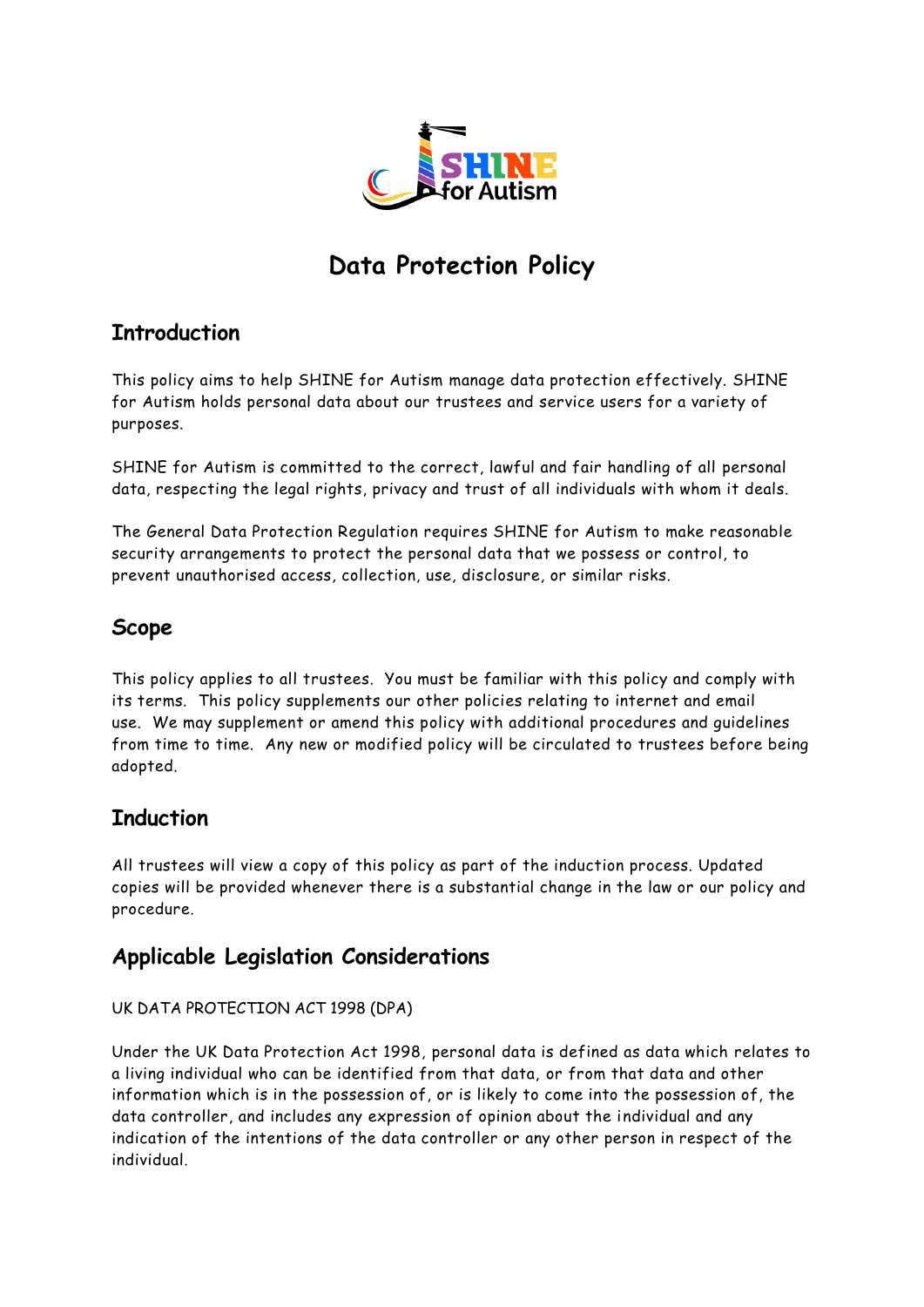The UK Data Protection Act 1998 also defines "**sensitive Personal Data**" as Personal Data relating to the racial or ethnic origin of the data subject; their political opinions; their religious (or similar) beliefs; trade union membership; **their physical or mental health condition**; their sexual life; the commission or alleged commission by them of any offence; or any proceedings for any offence committed or alleged to have been committed by them, the disposal of such proceedings or the sentence of any court in such proceedings.

### EU GENERAL DATA PROTECTION REGULATION (EU) 2016/679 (GDPR)

The regulation applies if the data controller (organisation that collects data from EU residents) or processor (organisation that processes data on behalf of data controller e.g. cloud service providers) or the data subject (person) is based in the EU. Regulation also applies to organisations based outside the European Union if they collect or process personal data of EU residents.

According to the European Commission, Personal Data is: "any information relating to an individual, whether it relates to his or her private, professional or public life. It can be anything from a name, a home address, a photo, an email address, bank details, posts on social networking websites, medical information, or a computer's IP address."

# **Data Protection**

SHINE for Autism is committed to processing data in accordance with its responsibilities under the General Data Protection Regulation.

The GDPR covers information about individuals which is held on computer or in a manual filing system, or which is recorded with the intention that it will be part of such systems. The Regulation applies to people or organisations that use or hold such personal data.

The Regulation is based on the right of the individual (the Data Subject) to know what information is being held about them, and how the information will be used. The Act sets out principles to ensure that personal data is:

- a. processed lawfully, fairly and in a transparent manner on the basis of the data subject's consent or another specified basis;
- b. collected for specified, explicit and legitimate purposes and not further processed in a manner that is incompatible with those purposes; further processing for archiving purposes in the public interest, scientific or historical research purposes or statistical purposes shall not be considered to be incompatible with the initial purposes;
- c. adequate, relevant and limited to what is necessary in relation to the purposes for which they are processed;
- d. accurate and, where necessary, kept up to date; every reasonable step must be taken to ensure that personal data that are inaccurate, having regard to the purposes for which they are processed, are erased or rectified without delay;
- e. kept in a form which permits identification of data subjects for no longer than is necessary for the purposes for which the personal data are processed; personal data may be stored for longer periods insofar as the personal data will be processed solely for archiving purposes in the public interest, scientific or historical research purposes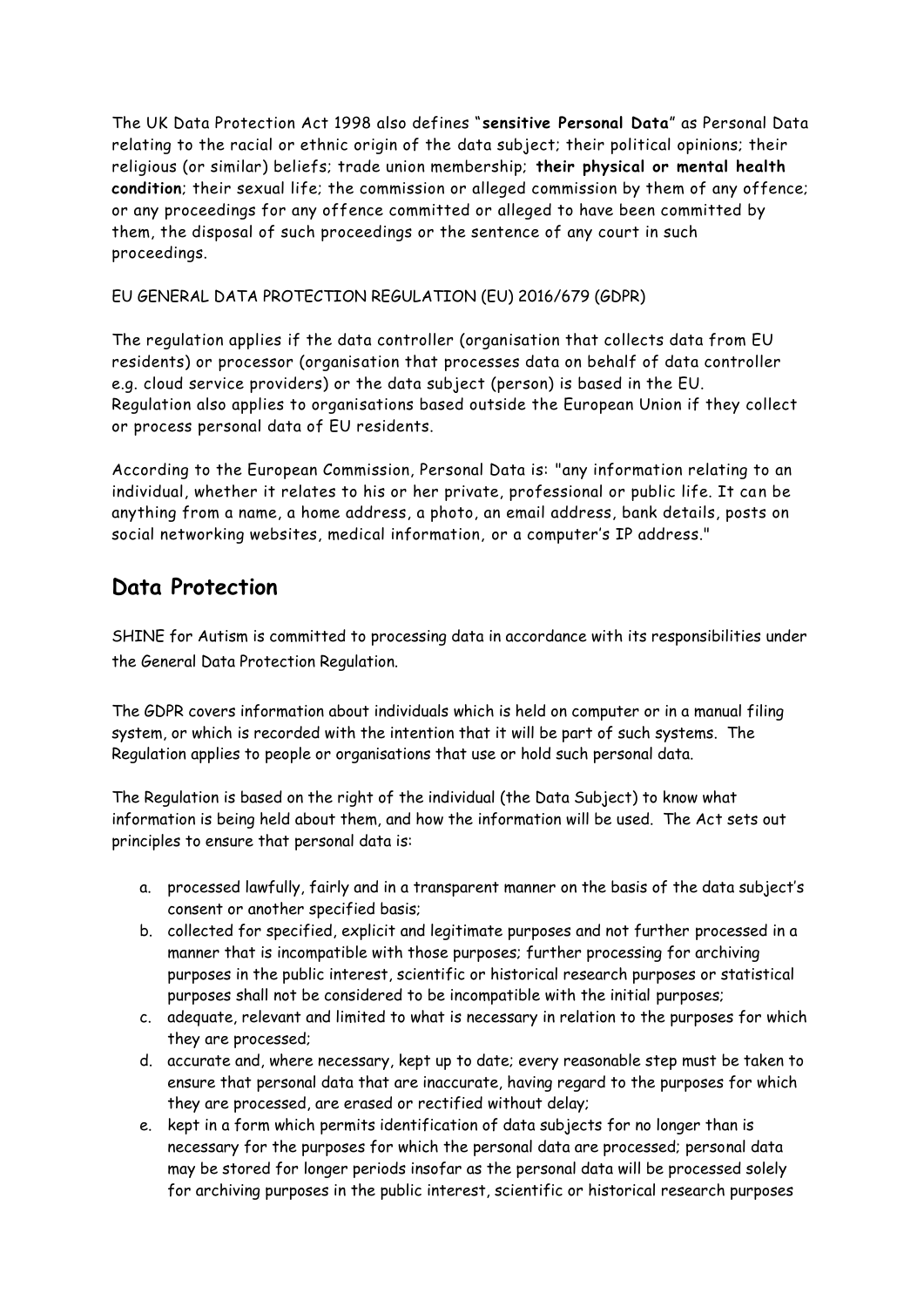or statistical purposes subject to implementation of the appropriate technical and organisational measures required by the GDPR in order to safeguard the rights and freedoms of individuals; and

- f. processed in a manner that ensures appropriate security of the personal data, including protection against unauthorised or unlawful processing and against accidental loss, destruction or damage, using appropriate technical or organisational measures."
- g. protected against unauthorised processing, accidental loss or damage.
- h. not transferred to areas outside of the European Union (including via websites).

# **Personal Data**

Any use of personal data is to be strictly controlled in accordance with this policy.

While some data will always relate to an individual, other data may not, on its own, relate to an individual. Such data would not constitute personal data unless it is associated with, or made to relate to, a particular individual.

SHINE for Autism gathers personal data to further the charity's objectives. This relates to identifiable individuals for reasons such as:

- Trustee records
- Lists of individuals attending training courses/workshops (Names only)
- Hand out cards lists
- Fundraising/sponsor forms
- Donations and thank yous
- Autism ID cards

The data gathered from these activities may include but are not limited to the individual's full name, address, date of birth, e-mail address and contact details.

### **How is it collected?**

- a. All data processed by the charity must be done on one of the following lawful bases: consent, contract, legal obligation, vital interests, public task or legitimate interests [\(see ICO guidance for more information\)](https://ico.org.uk/for-organisations/guide-to-the-general-data-protection-regulation-gdpr/lawful-basis-for-processing/).
- b. The charity shall note the appropriate lawful basis in the Register of Systems.
- c. Where consent is relied upon as a lawful basis for processing data, evidence of opt-in consent shall be kept with the personal data.

Where communications are sent to individuals based on their consent, the option for the individual to revoke their consent should be clearly available and systems should be in place to ensure such revocation is reflected accurately in the charity's systems.

### **How will it be used?**

The data is used by SHINE for Autism to provide a service to parent/carers of autistic individuals and training/awareness to the wider community. This includes all supporting activities necessary to provide and improve that service.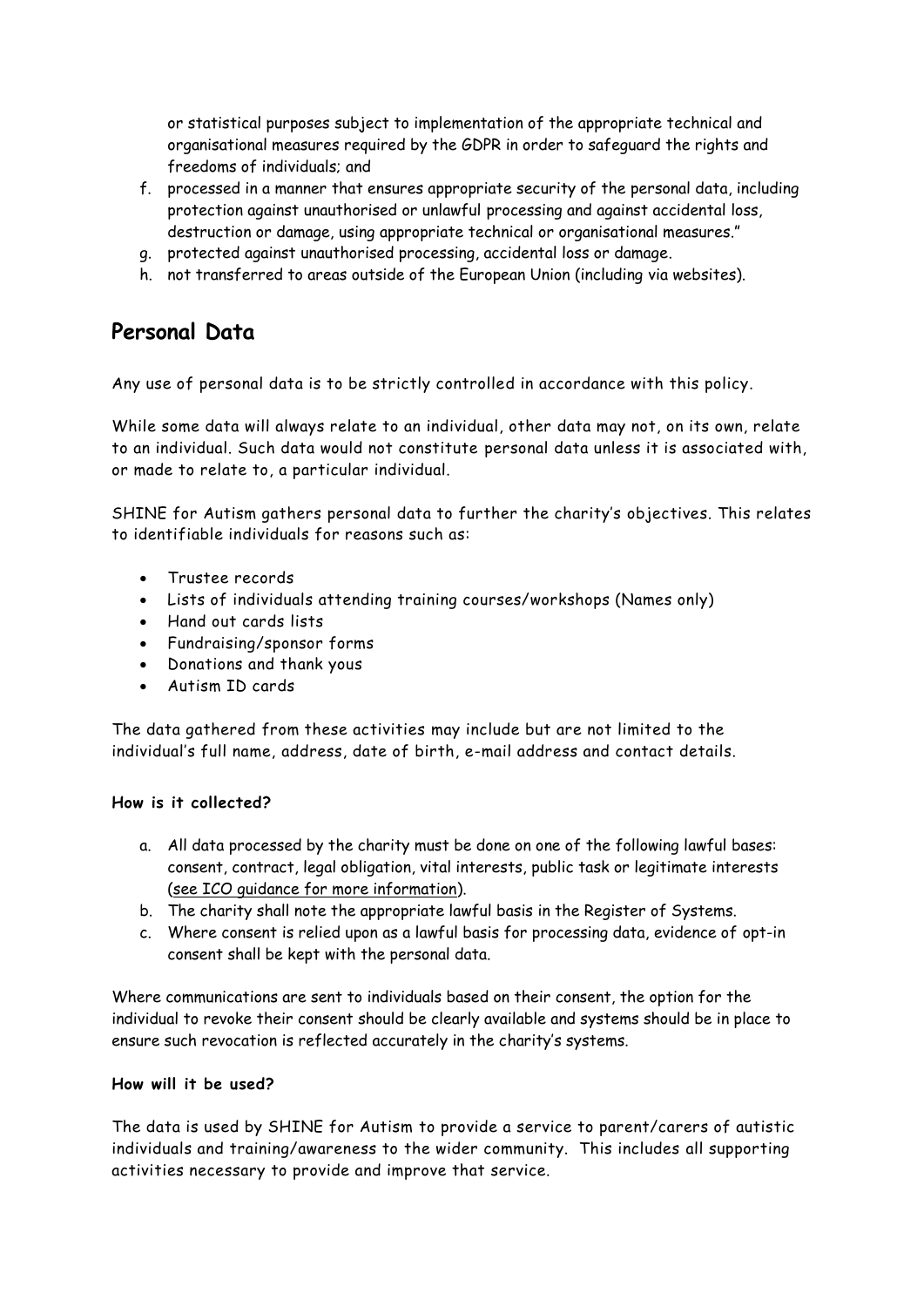Personal data is accessible only to SHINE for Autism trustees for operational purposes and only when necessary to perform the tasks of their job.

SHINE for Autism does not transfer personal data to any third parties.

SHINE for Autism only transmits personal data between trustees.

### **Lawful, fair and transparent processing**

- a. To ensure its processing of data is lawful, fair and transparent, the charity shall maintain a Register of Systems.
- b. The Register of Systems shall be reviewed at least annually.

The processing of all data must be:

- Necessary to deliver our services
- In our legitimate interests and not unduly prejudice the individual's privacy

### **Principles**

SHINE for Autism collects and processes personal data in compliance with the following data protection principles:

#### **Consent**

Where consent is required, the user (data subject) must give their explicit, active consent to the collection and processing of their personal data. This consent can be revoked at any time.

Where photographs of trustees or service users are used to publicise or promote the organisation or its activities, permission will be sought from individuals and the photograph used for a specified length of time.

Data subjects can revoke consent at any time by e-mailing [shineforautism@hotmail.com.](mailto:shineforautism@hotmail.com)

#### **Notification**

SHINE for Autism notifies all users about the intended purpose of any collected data prior to collection.

#### **Purpose Limitation**

Personal data can be used only for the purposes explained to the user, and for which they have explicitly given consent (if required). The data collected must be necessary for the performance of the purpose, and not excessive with respect to the purposes for which it was collected.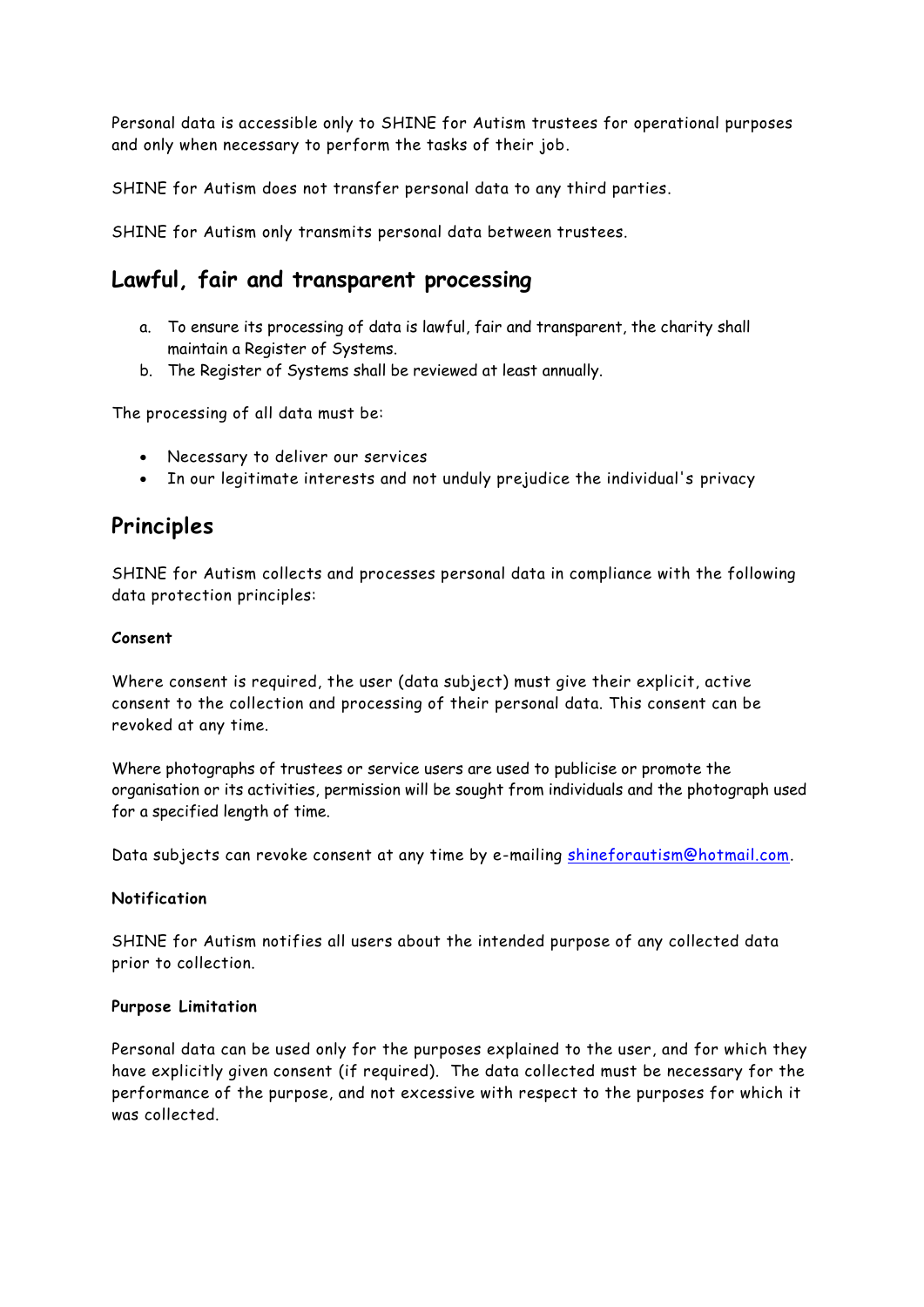#### **Right to Access and Correction**

Trustees and service users have the right to access the information held on them by SHINE for Autism, and to correct said data where applicable.

SHINE for Autism will take all reasonable steps to ensure service users' data is accurate and up to date. We assume that personal data collected directly from the user will be accurate and complete.

We will ensure that any personal data we process is accurate, adequate, relevant, and not excessive, given the purpose for which it was obtained. We will not process personal data obtained for one purpose for any unconnected purpose unless the individual concerned has agreed to this or would otherwise reasonably expect this.

Data subjects can request access or correction to their information by e-mailing [shineforautism@hotmail.com.](mailto:shineforautism@hotmail.com)

#### **Accuracy**

SHINE for Autism takes all reasonable steps to ensure service users' data is accurate and up to date.

Data subjects can request changes to their information by e-mailing [shineforautism@hotmail.com.](mailto:shineforautism@hotmail.com)

#### **Protection**

SHINE for Autism takes all reasonable steps to ensure user data is secured and protected against unauthorised or unlawful processing, accidental loss, destruction, or damage.

In cases when data is stored on printed paper, it should be kept in a secure place where unauthorised individuals cannot access it. Printed data should be shredded when it is no longer needed.

All trustees will use passwords on personal data files.

Personal data should not be stored on local storage media such as CDs, DVDs, or memory sticks.

The charity shall ensure that personal data is stored securely using modern software that is kept-up-to-date.

All servers containing sensitive data must be protected by security software and firewalls.

All data should be transmitted over secure networks only.

No personal data may be shared informally. If a third party working on behalf of SHINE for Autism requires access to any personal data that they do not already have access to, such access should be formally requested from the data subject.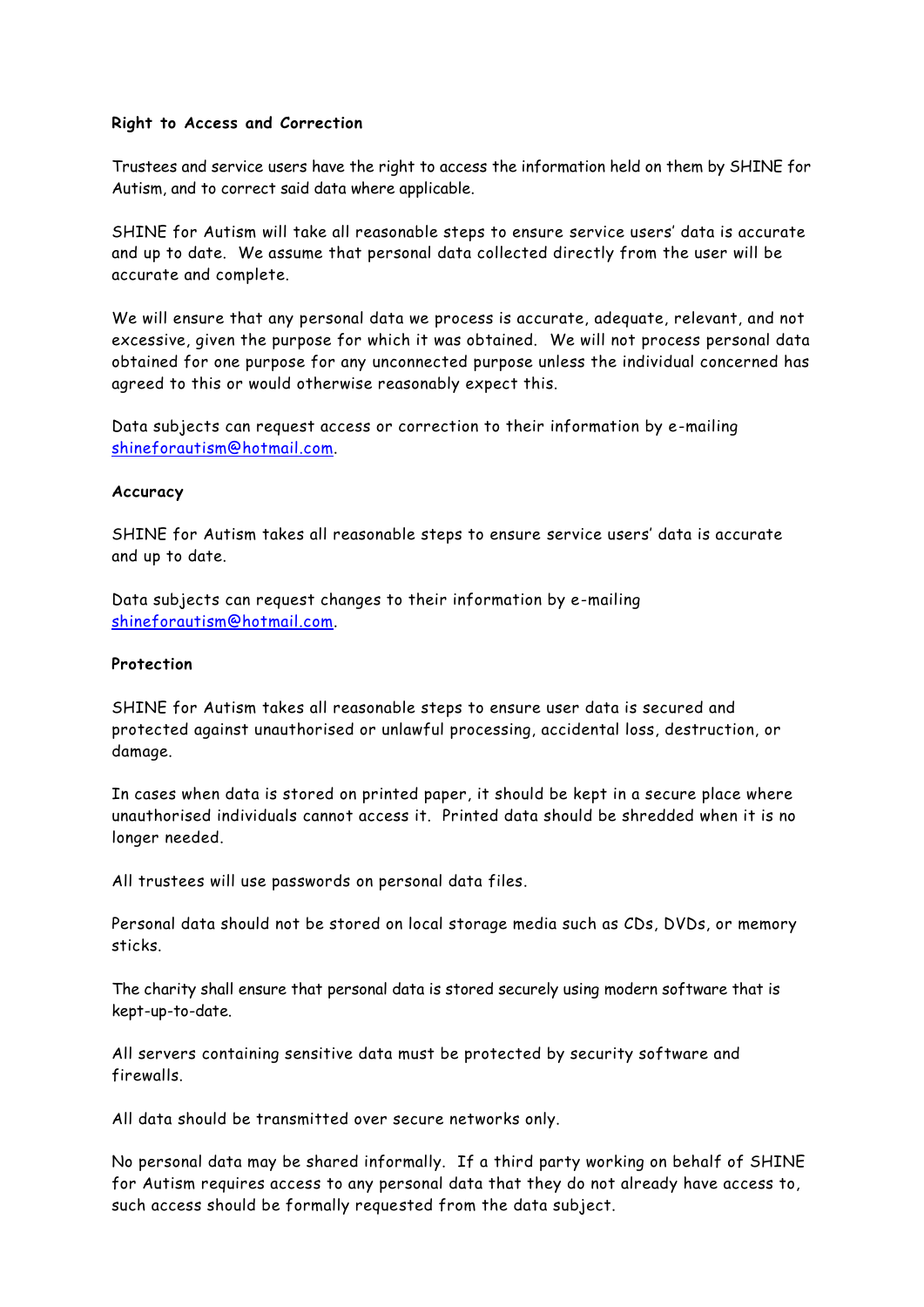If personal data is being viewed on a computer screen and the computer in question is to be left unattended for any period of time, the user must lock the computer and screen before leaving it.

Under no circumstances should any personal passwords be written down or shared between any third parties working on behalf of SHINE for Autism.

#### **Retention Limitation**

SHINE for Autism will not keep personal user data for any longer than is necessary to fulfil the purposes for which the user gave their consent.

When personal data is deleted this should be done safely such that the data is irrecoverable.

#### **Openness**

SHINE for Autism publicly publishes our Data Protection Policy.

### **Data Portability**

Upon request, a user should have the right to receive a copy of their data in a structured format. These requests should be processed within one month, provided there is no undue burden and it does not compromise the privacy of other individuals.

Data subjects can request a copy of their data by e-mailing [shineforautism@hotmail.com.](mailto:shineforautism@hotmail.com)

### **Right to be Forgotten**

A data subject may request that any information held on them is deleted or removed, and any third parties who process or use that data must also comply with the request. An erasure request can only be refused if an exemption applies.

Data subjects can request the deletion or removal of their information by e-mailing [shineforautism@hotmail.com.](mailto:shineforautism@hotmail.com)

#### **Archiving / removal**

- a. To ensure that personal data is kept for no longer than necessary, the charity shall archive or remove documents for each area in which personal data is processed when they are no longer needed. Documents will be reviewed annually.
- b. The trustees shall consider what data should/must be retained, for how long, and why.

### **Breach**

In the event of a breach of security leading to the accidental or unlawful destruction, loss, alteration, unauthorised disclosure of, or access to, personal data, the charity shall promptly assess the risk to people's rights and freedoms and if appropriate report this breach to the ICO [\(more information on the ICO website\)](https://ico.org.uk/for-organisations/guide-to-the-general-data-protection-regulation-gdpr/personal-data-breaches/).